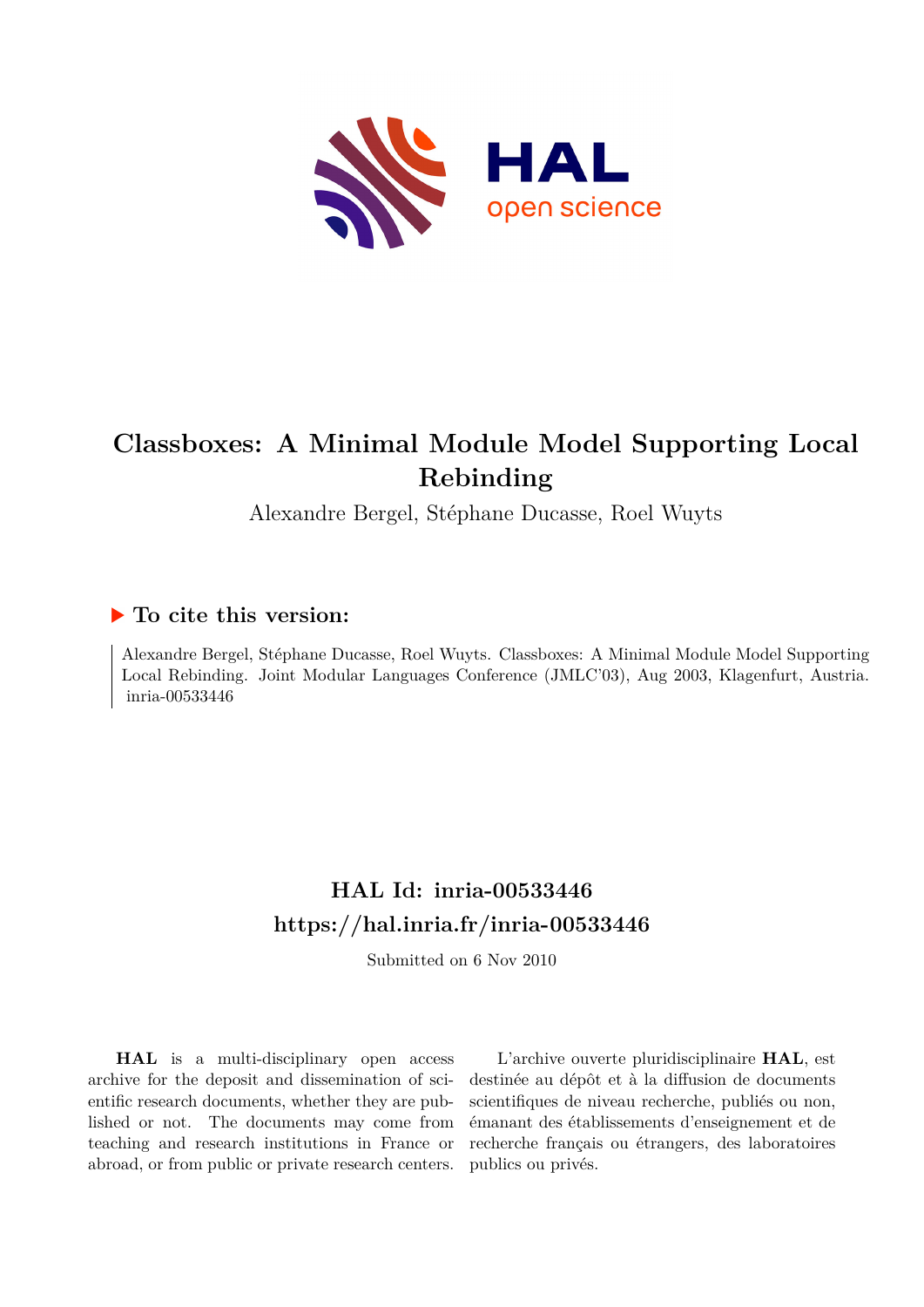## Classboxes: A Minimal Module Model Supporting Local Rebinding Published in JMLC'03 Best Award Paper

Alexandre Bergel, Stéphane Ducasse, and Roel Wuyts

Software Composition Group, University of Bern, Bern, Switzerland {bergel, ducasse, wuyts}@iam.unibe.ch

Abstract. Classical module systems support well the modular development of applications but do not offer the ability to add or replace a method in a class that is not defined in that module. On the other hand, languages that support method addition and replacement do not provide a modular view of applications, and their changes have a global impact. The result is a gap between module systems for object-oriented languages on one hand, and the very desirable feature of method addition and replacement on the other hand. To solve these problems we present classboxes, a module system for object-oriented languages that provides method addition and replacement. Moreover, the changes made by a classbox are only visible to that classbox (or classboxes that import it), a feature we call local rebinding. To validate the model, we have implemented it in the Squeak Smalltalk environment, and performed experiments modularising code.

Keywords: Language Design, Method Lookup, Modules, Smalltalk, Class Extension, Selector Namespace

## 1 Modules in the Presence of Extensibility

The term module is overloaded. We follow the definitions of Modular Smalltalk [16] and Szyperski [12].

Modules are program units that manage the visibility and accessibility of names. A module defines a set of constant bindings between names and objects  $[16]$ . A module is a capsule containing (definitions of) items. The module draws a strong boundary between items defined inside it and items defined outside other modules [12].

A class extension is a method that is defined in another source packaging entity (for example, a Java package or an Envy application [9]) than the class it is defined for. There exist two kinds of class extension: a method addition adds a new method, while a method replacement replaces an existing method.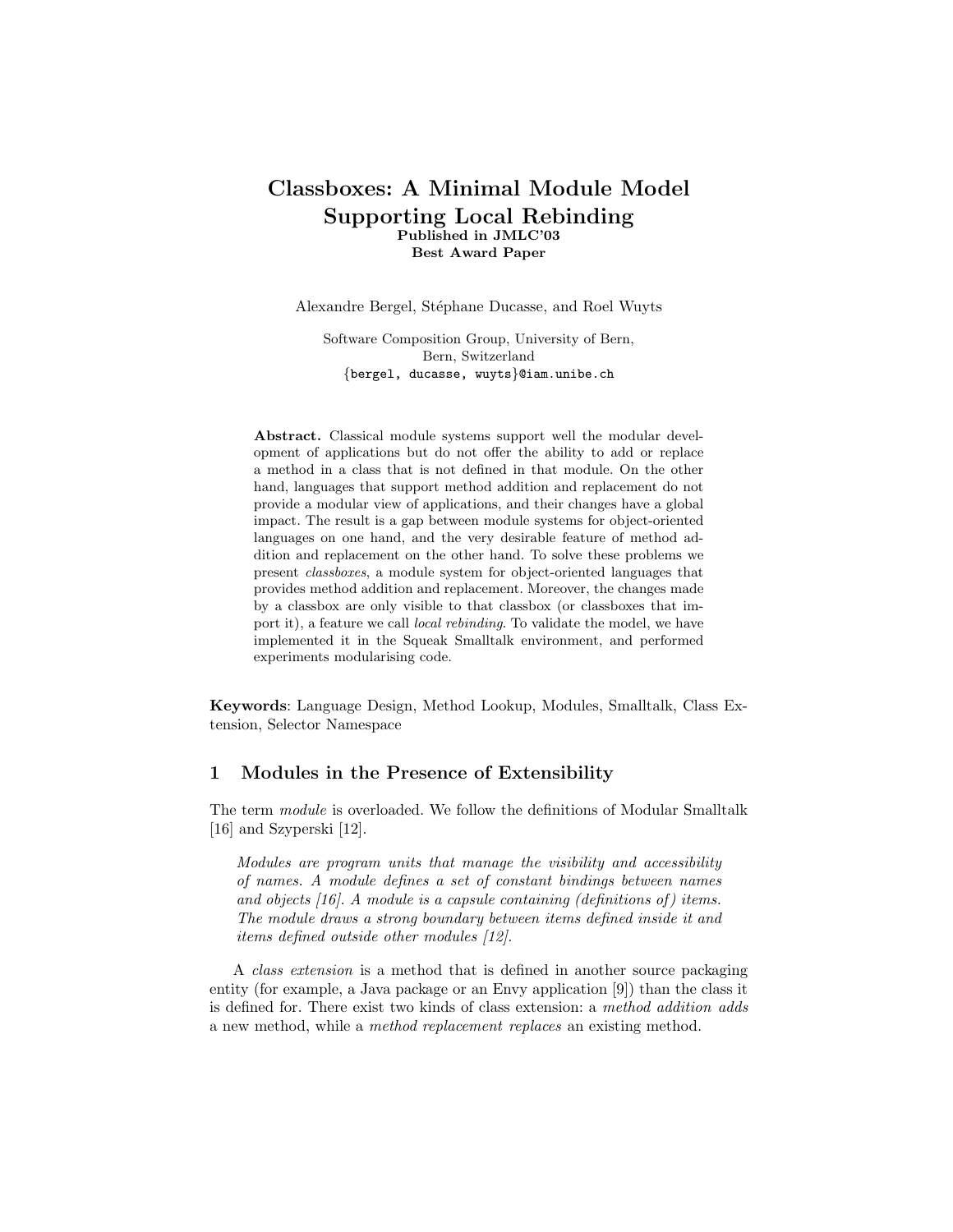Classical module systems, like those of Modula-2[17], Modula-3 [1], Oberon-2 [8], Ada [13], or MzScheme's [4] do not support class extensions. Numerous object-oriented programming languages, such as Java, C++, and Eiffel [7] lack this facility. However, it is widely used in those languages that support it, such as Smalltalk[16] and GBeta [3]. In "Capsules and Types in Fresco" A. Wills reports that in the goody library<sup>1</sup> goodies-lib@cs.man.ac.uk 73\% of the files modify existing classes, and 44% define no new classes at all [14]. Even if these figures should be tempered due to the fact that goodies are not industrial applications, these numbers reflect that class extensions are not an anecdotical mechanism. There is some ongoing research that explores the introduction of class extensions to Java (for example OpenClasses [2], Keris [18] or MixJuice [5]), which is another indication that this is quite an important concept.

Languages supporting class extensions such as Smalltalk or Flavors do not offer the notion of modules. In these languages the changes are globally visible and impact the whole system. Even in module systems that support class extensions (Modular Smalltalk [16]), changes are visible to everyone after they have been applied.

To summarise, module systems exist for languages that do not support class extensions on the one hand, and languages exist that support class extensions but not modules on the other hand. The Classbox model provides modules that fully support class extensions, and these extensions are only visible to the classbox that defined them. Outside the classbox the system runs unchanged. This is accomplished by redefining the method lookup mechanism to take classboxes into account, so that the desired method is executed.

For validation we implemented this system in Squeak, an open-source Smalltalk environment, and implemented some small applications. Section 3 describes one of these examples, an application to check dead links on a web page. Classboxes are used to extend an existing system with a visitor and to replace existing system code.

The rest of the paper is structured as follows. Section 2 presents an overview of the Classbox model. In Section 3 we illustrate the model by showing the implementation of an application to check for dead links on web pages. Section 6 concludes the paper.

## 2 Overview of the Classbox Model

This section describes the semantics of the Classbox model. The next section illustrates the semantics and usage on a concrete case-study highlighting its unique features.

Classbox contents. A classbox consists of imports and definitions:

 $-$  An import is either a *class import* (stating explicitly from which classbox the class is imported, called the *parentbox*) or a *classbox import* (*i.e.*, that imports every class from the imported classbox).

 $<sup>1</sup>$  A goody is a small application provided without warranty or support.</sup>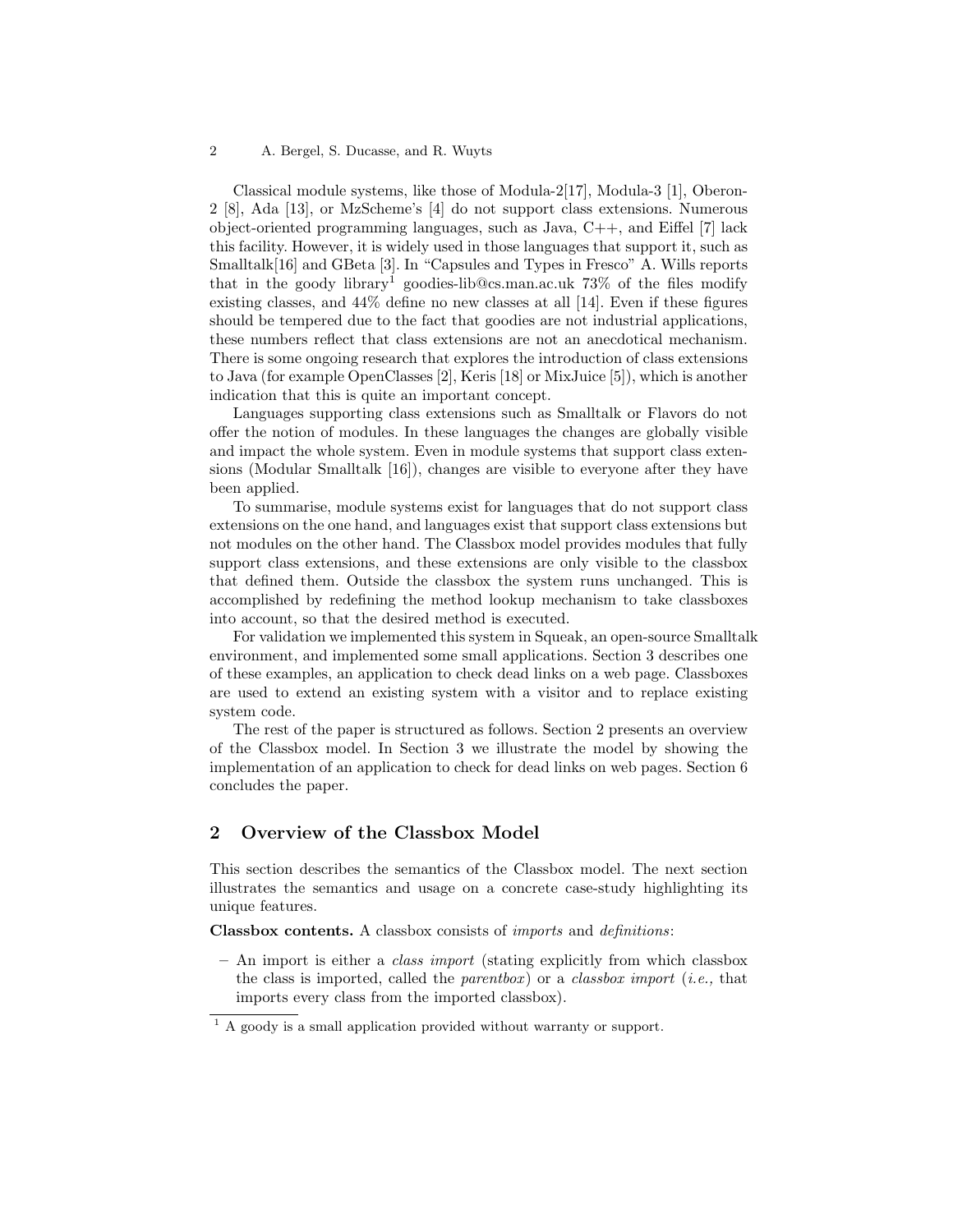– A definition can be a class definition or a method definition. A method definition declares the class that a method belongs to, the name of the method, and the implementation of the method.

Static completeness. Methods can only be defined on classes that are known within the classbox  $(e,q, \text{ defined or imported})$ . Furthermore, the implementation of a method can only refer to classes known in the classbox.

**Extension.** Extending a class  $\mathsf{C}$  with one method  $m$  has the following semantics: if the class  $C$  has a method with the same signature as  $m$ ,  $m$  replaces that method, otherwise  $m$  is added to  $C$ .

Flattened class. A flattened class describes what methods a class in a certain classbox contains, taking imports into account:

- The flattened definition of a class  $C$  *defined* in a classbox cb1 consists of C and all the method definitions for C in cb1.
- The flattened definition of a class  $C$  *imported* in a classbox  $cb1$  is the *flattened* definition of C in its parentbox extended by the method definitions for C in cb1.

Note that this implies that for the method lookup, importing takes precedence over inheritance (first the import chain is used, and then the inheritance chain). This is explained in Section 4.

Flattened classbox. A flattened classbox consists of the flattened definitions of all the classes (defined or imported) of that classbox.

Class name uniqueness. When defining or importing a class C in a classbox cb1, the name of C has to be uniquely defined in flattened C. This guarantees that class import cycles are not possible.

**Method addition.** Method m is a method *addition* for class C if m is a method defined for  $\mathsf{C}$ , and the *flattened* definition of  $\mathsf{C}$  in its parentbox does not define a method with the same signature as m.

**Method replacement.** Method m is a method replacement for class  $\mathsf{C}$  if m is a method defined for  $C$ , and the *flattened* definition of  $C$  in its parentbox contains a method with the same signature as  $m$ . Following the definition of flattening, the method replacement takes precedence in the flattened version of C.

These rules ensure the following property, which we call local rebinding. Suppose a classbox cb1 defines a class  $C$  with two methods, m calling n, and classbox cb2 imports C from cb1 and replaces n. We say that cb2 locally rebinds n in cb1 to represent the fact that calling  $m$  in the context of  $\texttt{cb2}$  invokes the method n as defined in cb2 while calling m in the context of cb1 invokes the method n as it is defined in cb1. The runtime semantics are illustrated in the next section and explained in Section 4.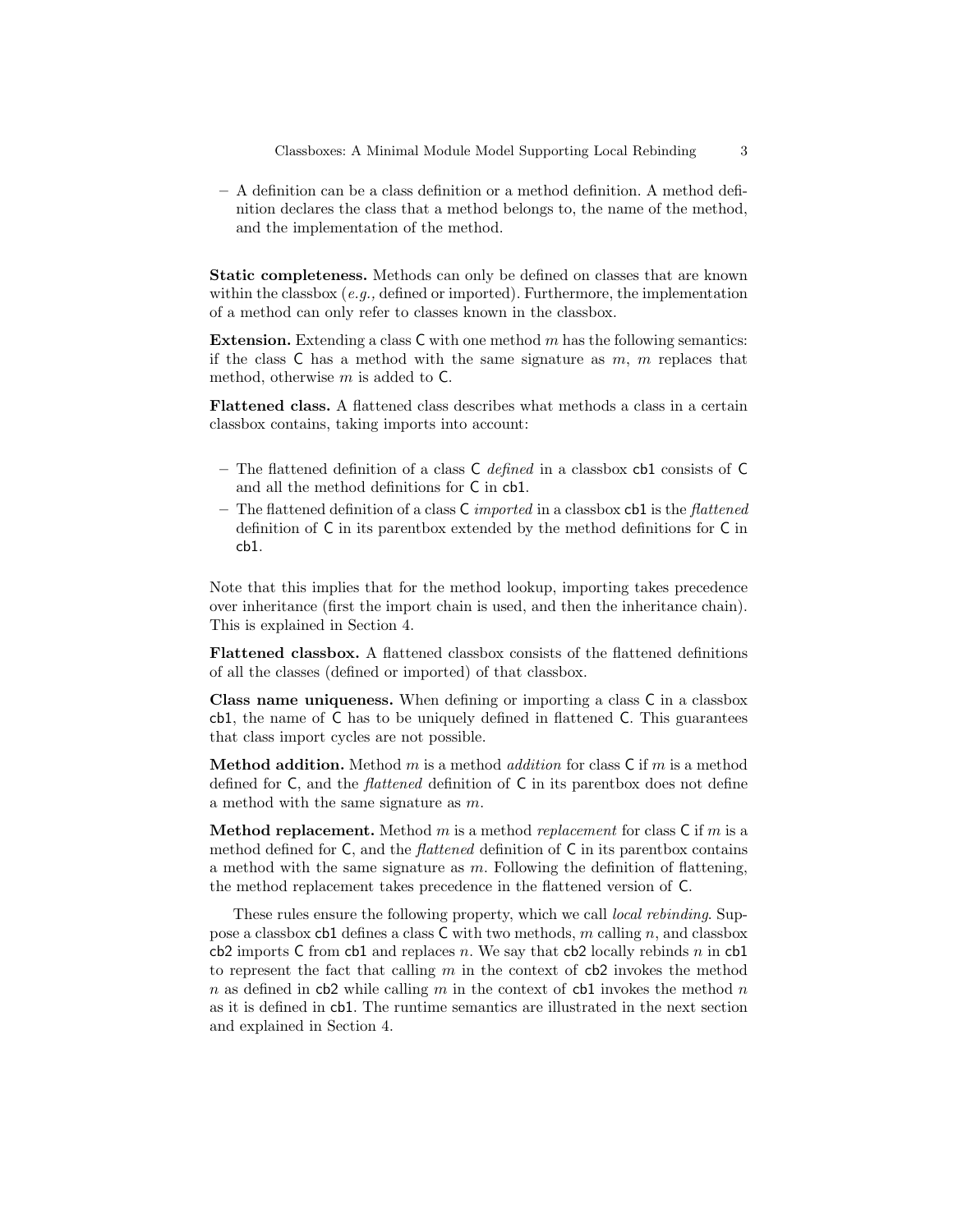

Fig. 1. The Squeak Classbox and the HTMLVisitor Classbox that extends Squeak with an HTML Visitor.

## 3 The Running Example

To illustrate the key properties of the Classbox model we develop an application that allows one to check dead links on a web page. We use  $Square[k]$ , an open source Smalltalk, to implement the Classbox model. The user specifies the web page to be checked and the application returns the list of URLs that cannot be reached within a given time-out.

Out of the box, the Squeak environment comes with a sophisticated development environment and a rich class library. All this code is contained in a single "image" within a single global namespace and consists of about 1800 classes. Squeak contains a HTML parser, a hierarchy of HTML nodes that are built by the HTMLParser and several network protocols.

To write our application we use the existing HTML parser to create a HTML tree of the web page for which we want to check the dead links. Then we walk this tree, checking whether each link can be reached. While these checks can be hardcoded as methods in the HTML parse tree itself, it is a common practice to write a visitor for the HTML parse tree which can be reused by other applications. Then we only need to write a specialised visitor that checks for dead links. Therefore, the implementation of our application consists of the definitions of two classboxes: one extending Squeak with a visitor for the HTML parse tree and one customising that generic visitor with one that checks for dead links. The resulting system is shown in Figure 2, and is explained in the next sections.

#### 3.1 Class Import and Class Extensions

As shown in Figure 1, extending the HTML parse tree with a visitor consists in adding a new HTMLVisitor class, and adding one method to each existing HTML parse tree node to call the visitor. Since the visitor methods and the visitor class itself logically belong together, we group them in the same classbox called HTMLVisitor. Figure 1 shows a part of the Squeak classbox (that contains the whole unmodularised library of around 1800 classes of the Squeak environment) and the HTML visitor classbox. This classbox imports every HTML parse tree node class (only three are shown in the picture) and extends each of these classes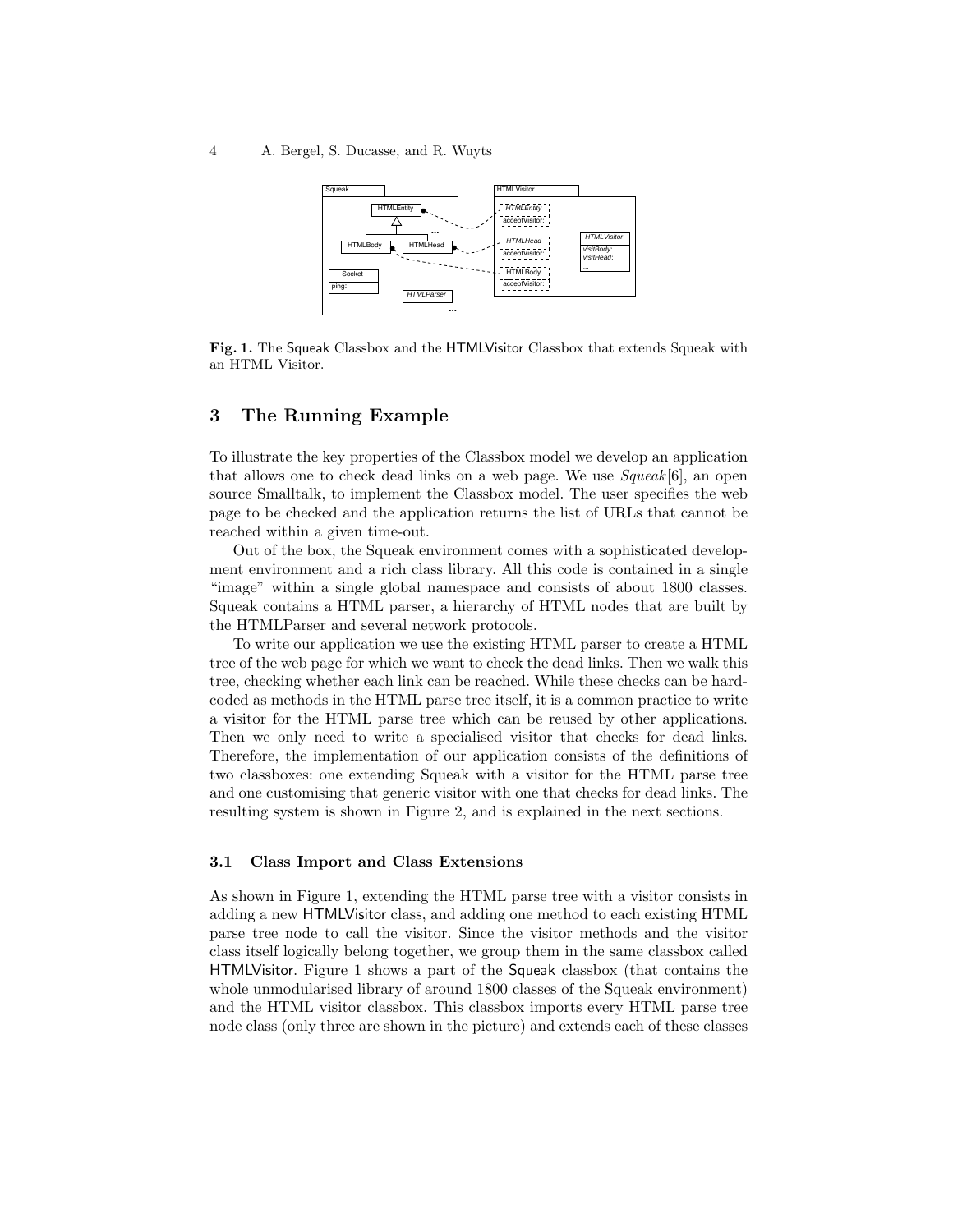

Fig. 2. The LinkChecker classbox, that defines a HTMLVisitor subclass that checks for dead links and that replaces the method ping: in the class Socket to throw exceptions instead of opening dialogue boxes.

with a single method to visit them (called acceptVisitor:). It also contains the HTMLVisitor class, that implements the abstract visitor class.

Illustrated Model Properties: Method Additions. The example shows that classboxes can be used not only to define whole classes (like the HTMLVisitor class); they can also define methods on classes that are imported (all the acceptVisitor: methods), *i.e.*, classboxes support method additions [16] [2].

Without this feature it is very difficult to factor out the visitor in a separate classbox from the tree it operates on. In languages that do not support method additions, the solution would be to create visitable subclasses for every HTML node and add the visiting methods there. However this has two undesirable effects: first of all, the existing code that used the classes has to be changed to use the new subclasses, and second, other applications that need to make similar extensions would have to independently add the same subclasses. Class extensions do not exhibit either problem.

Illustrated Model Properties: Local Rebinding. The addition of the method acceptVisitor: to the HTML tree classes is only visible for code executed in the context of the HTMLVisitor classbox. Code running in the Squeak classbox cannot see this method addition. The next sections elaborate on this point.

#### 3.2 Classbox Import and Method Replacement

With the HTMLVisitor classbox defined it becomes easy to implement the Link Checker application. It basically boils down to adding a subclass of HTMLVisitor that overrides the visitAnchor: method to implement the checking of dead links. Checking a link means opening a connection to the specified URL within a certain amount of time.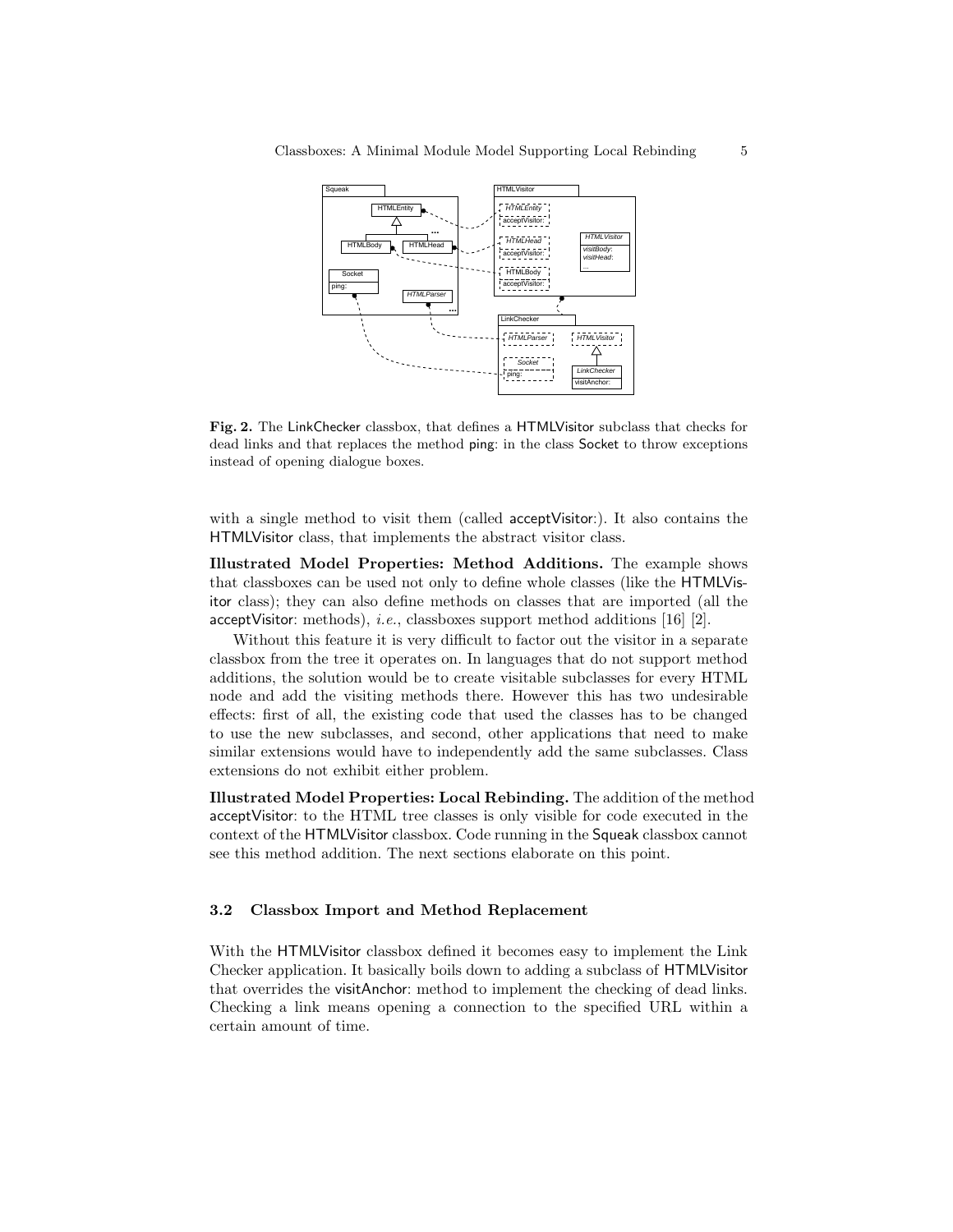In practice it turns out that the class that actually builds the connection (the class Socket) does not throw exceptions when links are not reachable. Instead it directly opens a dialogue box explaining the error that was encountered!

This makes it suddenly quite hard to implement the Link Checker. The solution would be to change the method that opens a dialogue box and let it throw exceptions instead. However, this also means that all the applications that use this method and rely on dialogue boxes to be opened have to be changed as well. While this may be a worthwhile endeavour that would result in a cleaner Squeak system, it is too much work when just writing a Link Checker. The solution is to change this method in such a way that it will throw exceptions only in the places where it is needed. All other places should still use the unchanged method. This is what is done by the LinkChecker classbox. How this works is explained in detail in Section 4.

Figure 2 shows the classbox LinkChecker. It imports the classbox HTMLVisitor, i.e., all classes defined in HTMLVisitor are imported and it imports class Socket from the Squeak classbox. The classbox LinkChecker defines a class LinkChecker, a subclass of HTMLVisitor, and a method visitAnchor: that implements the actual checking of the links contained in a HTML document. It also defines a method ping: on Socket that replaces the existing implementation that opens dialogue boxes with an implementation that throws exceptions.

Illustrated Model Properties: Local rebinding. This example shows that a classbox allows one to replace methods for existing classes. Moreover, these changes are again local to LinkChecker: it is only in the LinkChecker classbox that exceptions are raised when network locations are not reachable. The rest of the system is unaffected by this change, and still gets dialogue boxes when time-outs occur.

#### 3.3 Local rebinding and Flattening

This section elaborates how local rebinding in the presence of the flattening property allows a classbox to change the behaviour of methods in the system in such a way that these changes are *local* to the classbox.

To illustrate this we execute some expressions in the example described in previous sections. We execute an expression that creates an HTML parse tree for a certain url in two different contexts: first in the Squeak classbox then in the LinkChecker classbox.

### HtmlParser parse: ('http://www.iam.unibe.ch/˜scg/' asUrl contents)

In the Squeak classbox, the result of this expression is a parse tree consisting of instances of HTMLEntity that cannot be visited. This is exactly the intended behaviour, as the expression is performed in the context of the Squeak classbox, and that classbox does not know anything about visitors for its parse tree.

In the LinkChecker classbox the same expression the result is a HTML parse tree that can be visited. Again, this is exactly what is intended since we imported the HTML parse tree nodes from HTMLVisitor (indicating that we want those classes to be used).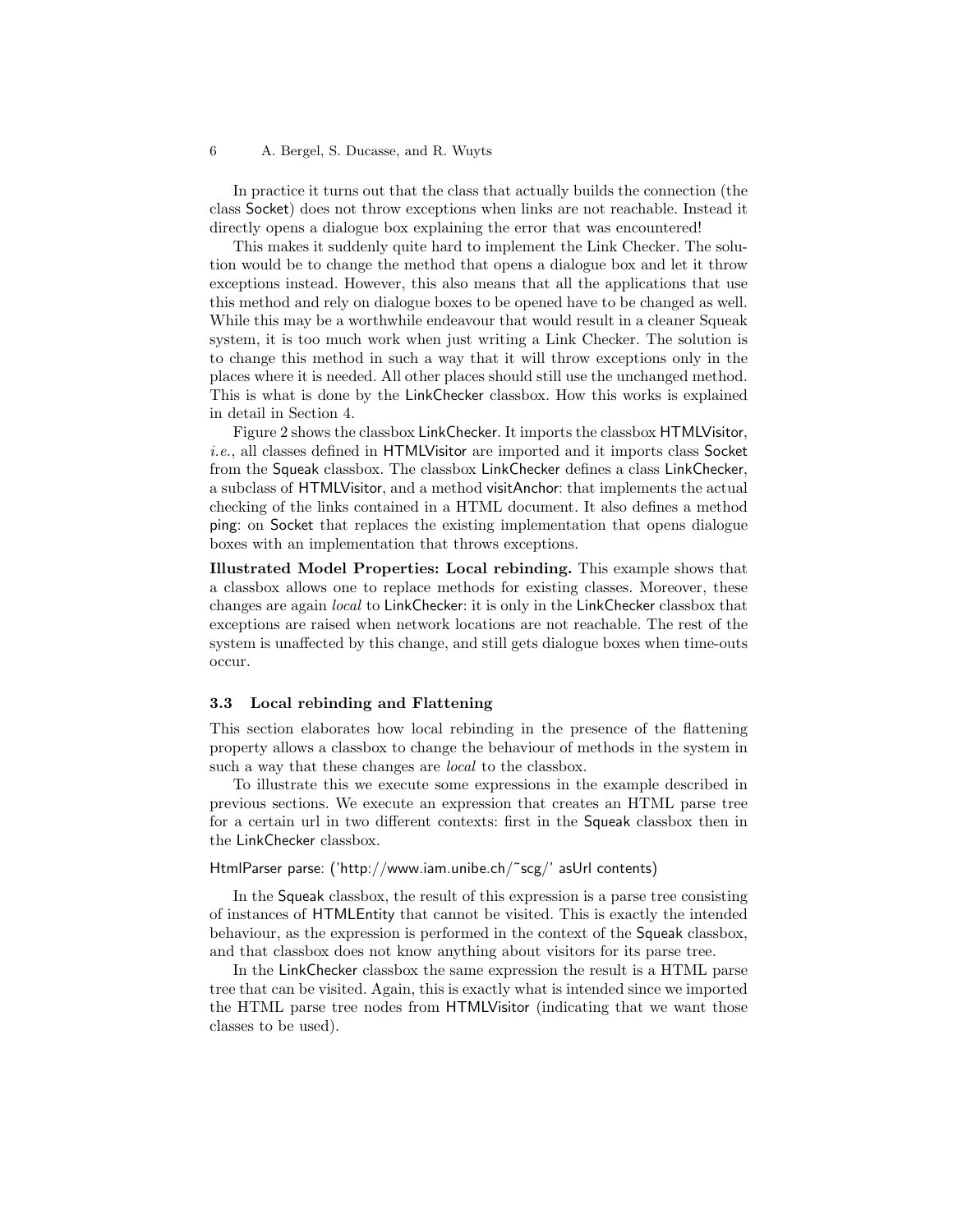```
1 lookup: selector class: cls
                      startBox: startbox currentBox: currentbox classboxPath: path
 34567894 | parentBox theSuper togoBox newPath |
            5 self
                 lookup: selector
                 ofClass: cls
                 inClassbox: currentbox
9 ifPresentDo: [:method | ^ method].<br>10 parentBox := currentbox providerOf: cl<br>11 ^ parentBox
            parentBox := currentbox providerOf: cls name.
11 ^ parentBox<br>
12 ifNotNi<br>
13 14<br>
15<br>
16<br>
17<br>
18 ifNil:<br>
20 ifNil:<br>
20<br>
22<br>
23<br>
24<br>
25<br>
26<br>
27<br>
28<br>
29<br>
30
                 12 ifNotNil: [path addLast: parentBox.
                               self
                                   lookup: selector
                                   class: cls
                                   startBox: startbox
                                   currentBox: parentBox
                                   classboxPath: path]
                 ifNil: [theSuper := cls superclass.
                           theSuper ifNil: [^ cls method: selector notFoundIn: cls].
                           21 togoBox := path detect: [:box | box scopeContains: theSuper].
                           newPath := togoBox = startbox
                                              ifTrue: [OrderedCollection with: startbox]
                                               ifFalse: [path].
                           self
                                lookup: selector
                                class: theSuper
                                 startBox: startbox
                                 currentBox: togoBox
                                classboxPath: newPath]
```
Fig. 3. The lookup algorithm that provides local rebinding.

## 4 Runtime Semantics of the Model

Depending on the classbox an expression is executed in, objects can understand different messages or have methods with different behaviour. For this to work, a classbox-aware lookup mechanism for methods and a change in the structure of method dictionaries are needed. We focus on Smalltalk method dictionaries here, but the same approach holds for other object-oriented languages.

Normally, method dictionaries are used to lookup a key consisting of the signature of the method (in Smalltalk this is only the name, as there are no static types), and return a value corresponding to the method body. To support classboxes we encode the classbox where the method is defined in the method signature (*i.e.*, the key). For example the method dictionary for  $HTMLEntity$  has entries prefixed with "#Squeak." for the methods defined in Squeak, and entries with "#HTMLVisitor." for the method additions defined in that classbox. The method dictionary for class Socket now has two entries for the ping: method: one for the Squeak classbox and one for the LinkChecker classbox. Class LinkChecker has only a single entry for the visitAnchor method.

Encoding the classbox with the method signature makes it possible to let different implementations for a method live alongside each other. However, to take advantage of this, the method lookup mechanism has to be changed as well.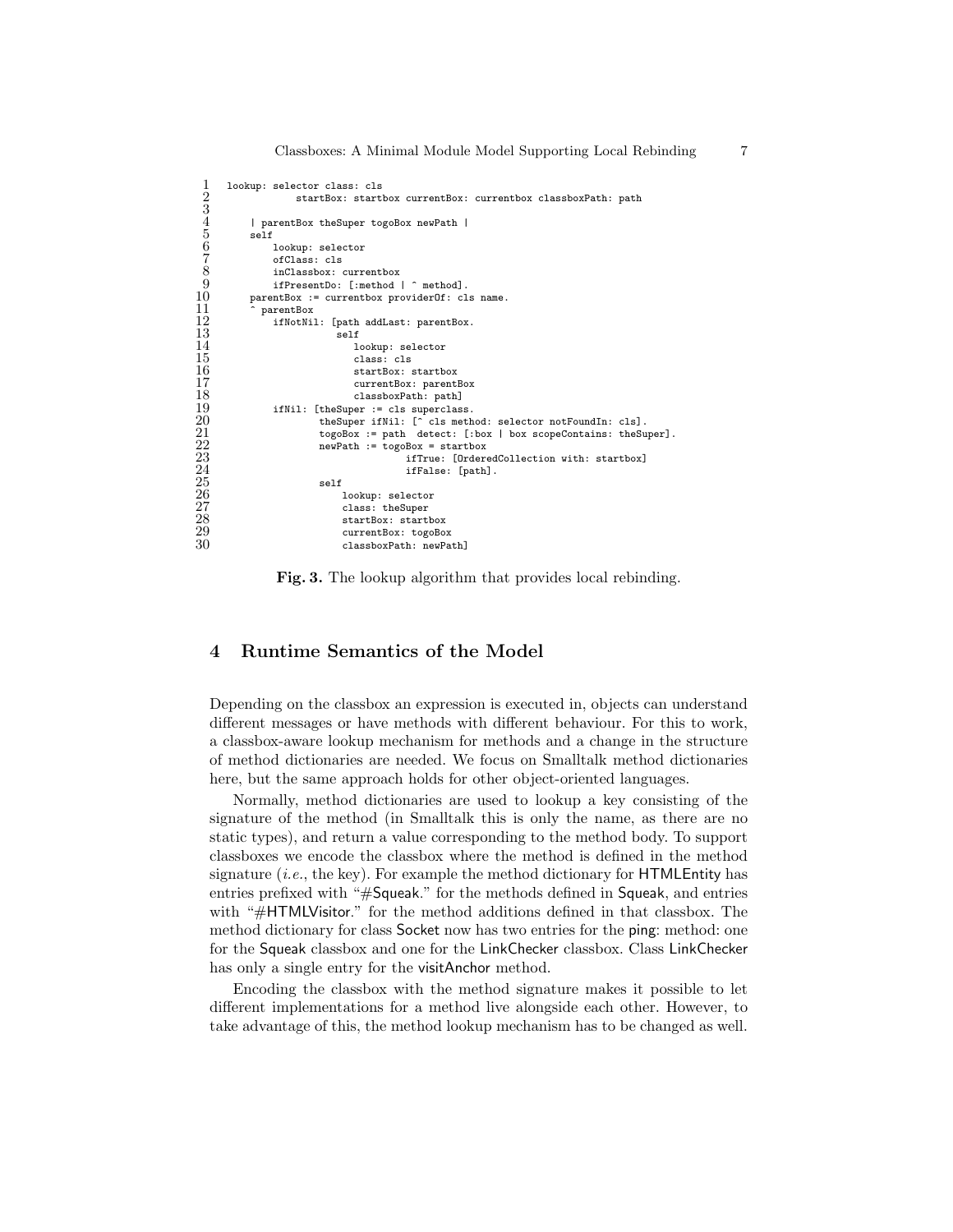| Benchmark                         |      | Regular lookup Classbox lookup Overhead |      |
|-----------------------------------|------|-----------------------------------------|------|
| direct call                       | 5439 | 6824                                    | 25\% |
| looked up call                    | 5453 | 6940                                    | 27%  |
| opening and closing a web browser | 332  | 548                                     | 65\% |
| opening and closing a mailreader  | 536  | 760                                     | 41\% |
| call through 3 classboxes         |      | 10554                                   |      |
| call through 6 classboxes         |      | 10654                                   |      |

Table 1. Benchmarks results from Squeak comparing the regular method lookup mechanism with the classbox-aware lookup mechanism (units are in milliseconds).

Figure 3 describes the lookup algorithm we implemented that ensures the local rebinding property.

The algorithm first checks whether the class in the current classbox implements the selector we are looking for (lines 5 to 9). If it is found, the lookup is successful and we return the found method (line 9). If it is not found, we recurse. The algorithm favours imports over inheritance, meaning that first the import chain is traversed (in lines 12 to 18) before considering the inheritance chain (in lines 19 to 30). This last part is the difficult part of the algorithm, since we need to find the classbox where the superclass is defined that is closest to the classbox we started the lookup from. Therefore the algorithm remembers the path while traversing the import chain (line 12), and uses this when determining the classbox for the superclass (line 21).

#### 4.1 Runtime Performance

As can be expected, introducing the classbox aware method lookup mechanism introduces some runtime overhead, especially since our current implementation is currently not optimised. Table 1 shows the results for some benchmarks that we performed to compare the regular method lookup performance vs. the classboxaware lookup performance:

- 1. sending a message defined in the class of the instance (10 millions times), and sending a message defined in a super class hierarchy (10 millions times).
- 2. measuring launching and closing of two applications implemented in Squeak (a web browser and an e-mail client) within the same classbox (average over 10 times).
- 3. performing a method call through a chain formed by classboxes extending a class.

The table shows that the penalty for the new lookup scheme by itself is roughly 25 percent, where the real-world applications run about 60 percent slower. We think that this difference is due to the fact that we did not adapt the method cache in the virtual machine.

Note that our current implementation is straightforward and does not incorporate any optimisations yet. For example we are thinking of changing the structure of the method cache in order to take classboxes into account.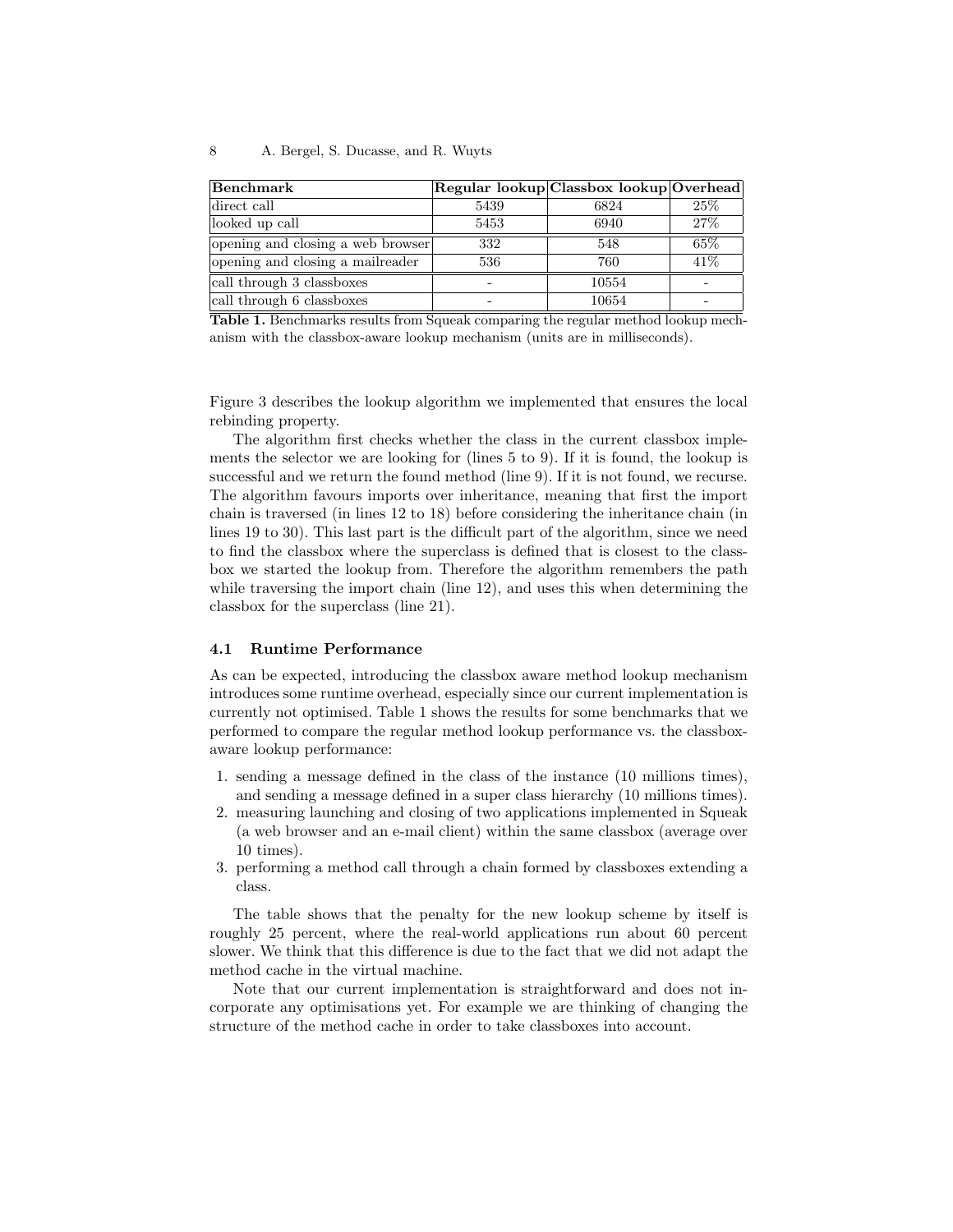## 5 Related Work

No existing mainstream language supports class extensions, modules, and local rebinding. Classical module systems, like those of Modula-2[17], Modula-3 [1], Oberon-2 [8], Ada [13] or Java, do not support class extensions.

Keris introduces extensible modules which are composed hierarchically and linked implicitly. Keris does not support class extension [18]. MzScheme's units are modules system with external connection facilities [4], and act as components that can be instantiated and linked together. They do not support class extensions. Classboxes on the other hand, are source code management abstractions.

OpenClasses [2] supports a modular definition of class extensions but only supports method addition and not method replacement. MixJuice [5] offers modules based on a form of inheritance which combines module members and class extensions but not local rebinding.

Modular Smalltalk only supports method additions that are globally visible [16]. In the Subsystems proposal [15], modules (subsystems) support selector namespaces, as in SmallScript [10]. A selector namespace contains method definitions (of possibly different classes). Selector namespaces are nested and this structure is used for the method lookup.A local selector takes precedence over the same selector defined in a surrounding namespace. With selector namespaces, class extensions can be defined as layers where methods defined in a nested namespace may redefine methods defined in their enclosing namespaces. Selector namespaces, however, do not support local rebinding.

Us, a subject-oriented programming extension of Self [11], provides for object extensions and method invocations in the context of perspectives, but Us does not provide modules.

### 6 Conclusion

This paper introduces the Classbox Model, a module model for object-oriented systems that supports local rebinding. Hence it provides method additions and replacements that are only visible in the module that defines them. Classboxes enhance both existing object-oriented languages that support method addition and replacement, and those that provide module systems. For the former it localises method additions and replacements. It extends the latter with a mechanism that supports unanticipated evolution. To apply local rebinding to an object-oriented language efficiently, the method lookup mechanism has to be changed, and a slightly different method dictionary has to be introduced.

We have implemented the model in the Squeak Smalltalk environment, and performed experiments using classboxes. In the paper we describe an example of how classboxes allow one to extend an existing parse tree with a visitor (making use of class extensions), and replacing a badly implemented method in a system class without affecting the whole system (using method replacement). As far as we know, no other module system is able to achieve this separation.